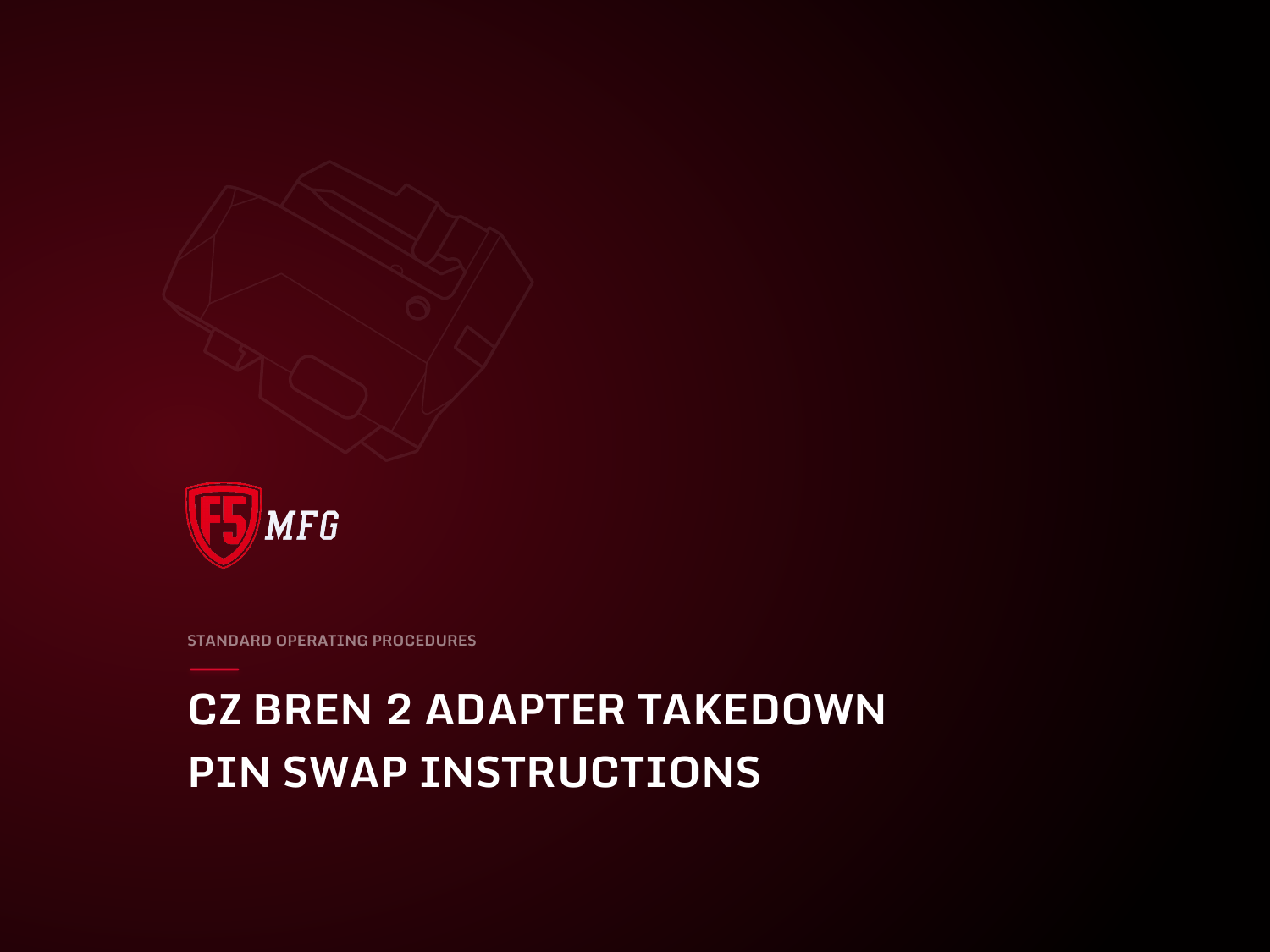## **PURPOSE:**

The following are the steps needed to swap the take-down pin for your CZ BREN 2 factory stock adapter to your F5 MFG CZ BREN 2 adapter.

#### **SCOPE:**

This document is intended for customer use to properly install their CZ BREN 2 adapter.

#### **WARNING:**

- **Before performing any alterations to your firearm, ensure it is unloaded and clear**
- **Wear eye protection as some components are under spring tension**
- **Use the tools provided in your kit to ensure proper installation**

**This document applies to the following SKU:**

| <b>F5-MSSCZB-BLK</b>     | MODULAR STOCK SYSTEM WITH CZ BREN ADAPTER- BLACK         |
|--------------------------|----------------------------------------------------------|
| <b>F5-MBSCZB2CYA-BLK</b> | MODULAR BRACE SYSTEM FOR CZ BREN 2 WITH CYBERARM - BLACK |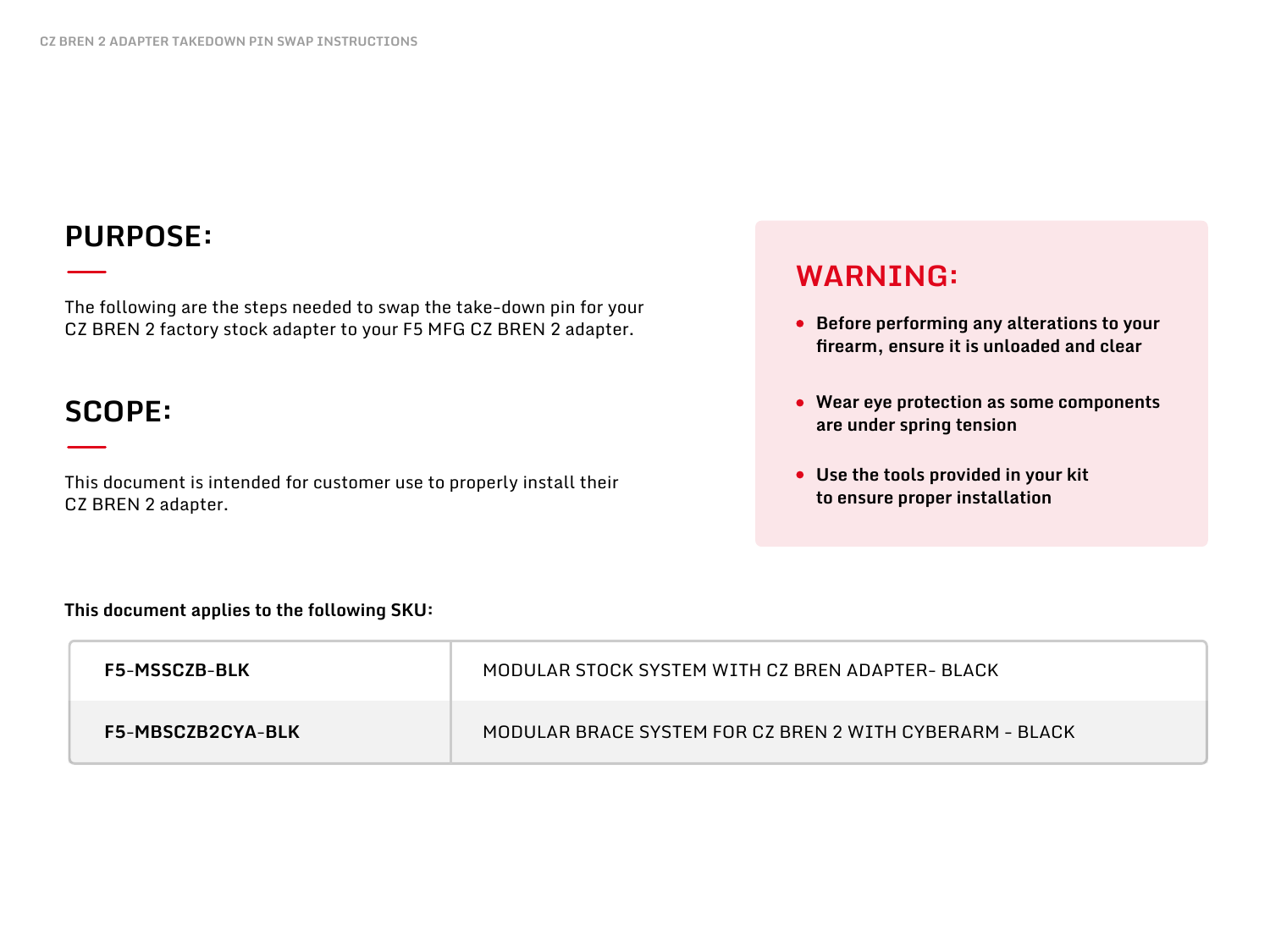#### **ITEMS NEEDED:**



O

- **1.** Factory CZ Bren 2 adapter **3.** Takedown tool
	-







**NOTE:** The TAKEDOWN TOOL and SPACER PIN are located in the storage compartment of your F5 MFG stock or brace.

**2.** F5 MFG CZ Bren 2 adapter **4.** Spacer pin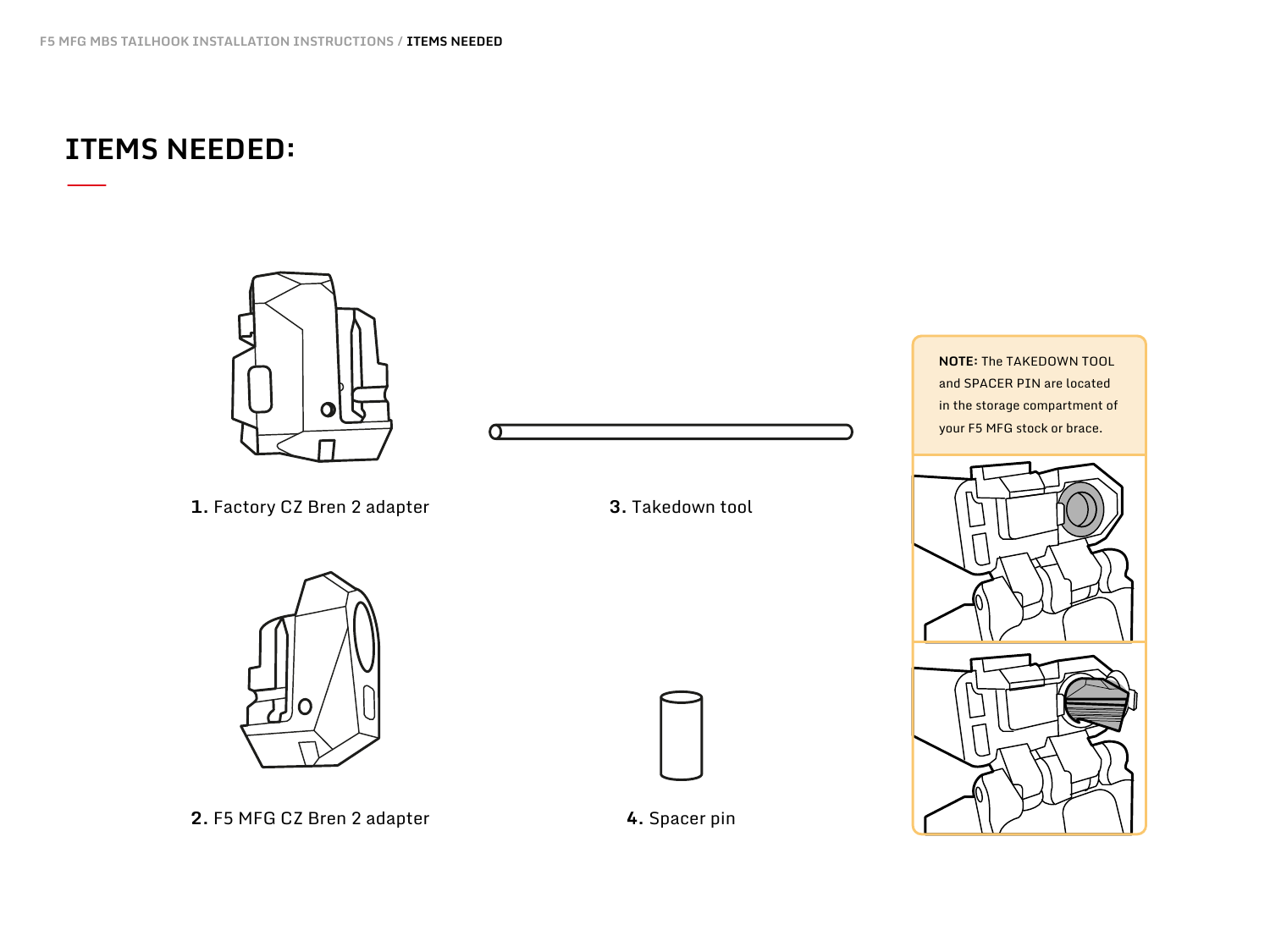## **TAKE-DOWN PIN REMOVAL:**

- **1. Retrieve your FACTORY CZ BREN 2 ADAPTER 3. Place the TAKEDOWN TOOL**
- **into the hole shown.**

**2. Pull the factory takedown pin approximately 1⁄2 of the way out**

**4. Depress the tool into the hole, removing the tension from the detent pin**



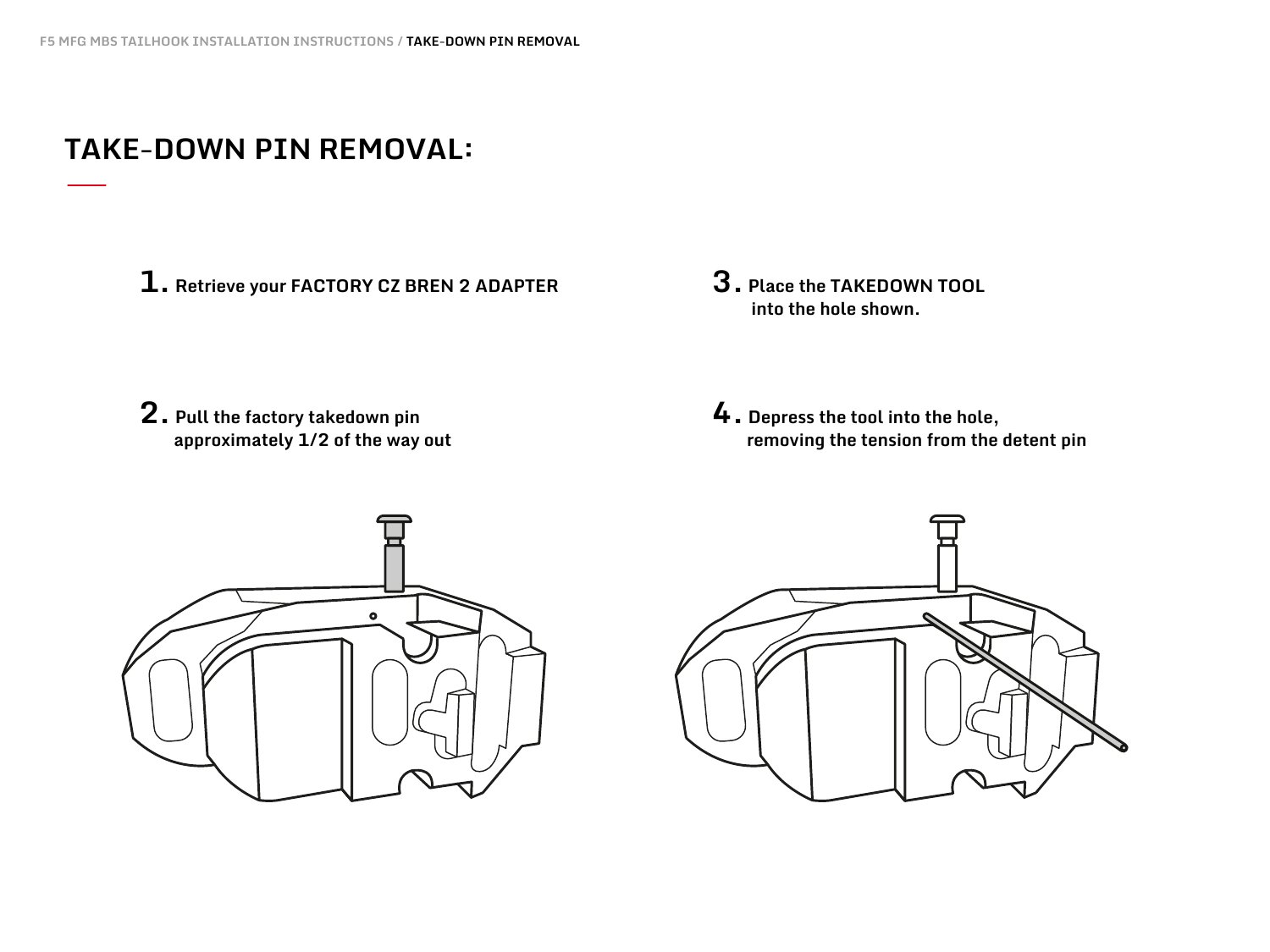## **TAKE-DOWN PIN REMOVAL:**

**5. Remove the factory takedown pin all the way, keeping the TAKEDOWN TOOL in the hole**

The detent pin and spring are now captured under spring tension.



- **6. Place hand over the bottom of the adapter.**
- **7. Remove the TAKEDOWN TOOL and allow the detent pin and spring to come out.**
- **8. It's time to install these parts into your new adapter.**